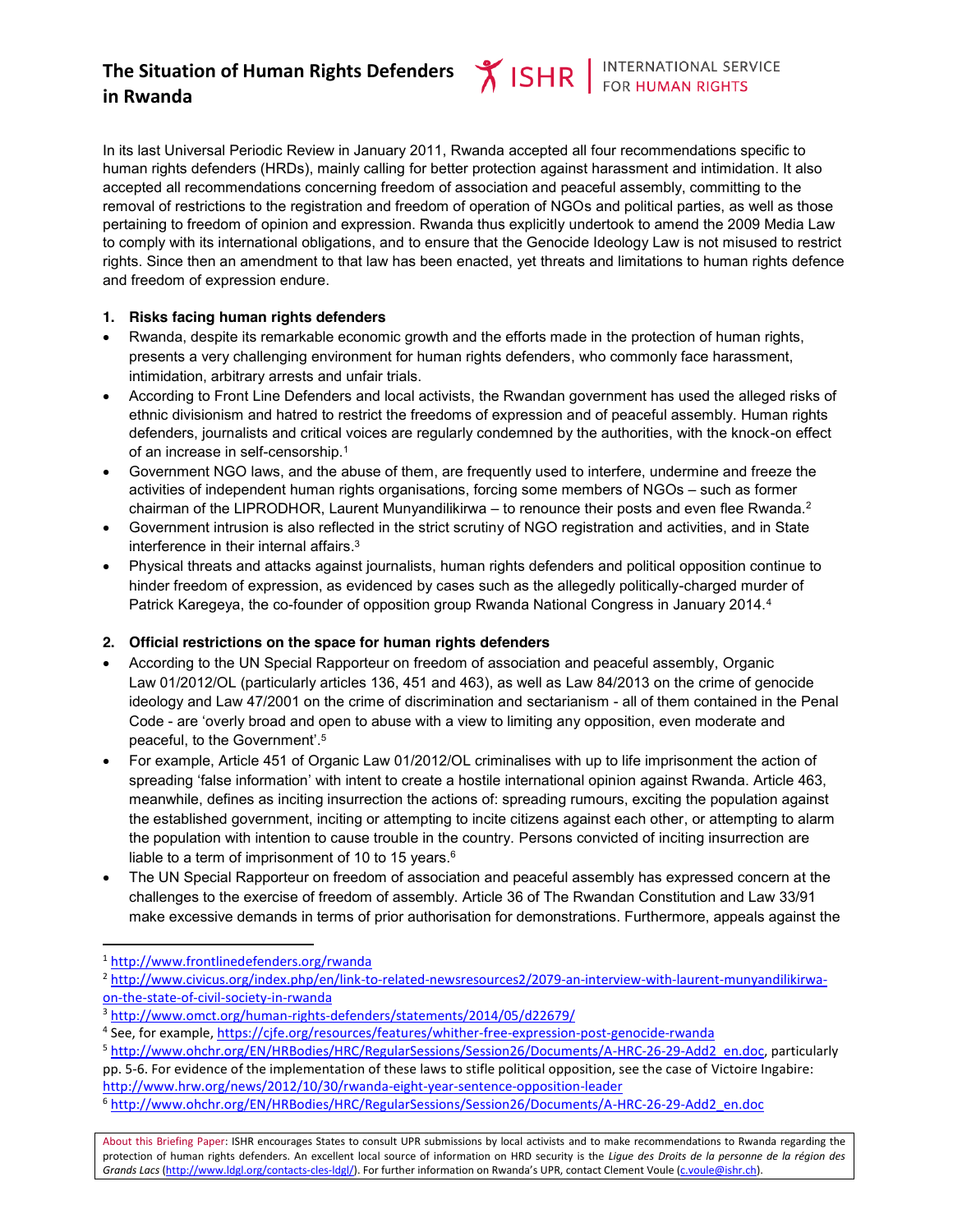denial of permission must, according to the law, be lodged before an administrative authority, thus lacking the guarantee of independence. The disproportionate penalties imposed, and the liability of organisers for any unlawful behaviour of participants, have a chilling effect on those who want to hold peaceful demonstrations.<sup>7</sup>

- In 2012, new laws on NGOs were passed. According to the International Centre for Non-for-profit Law, NGOs suffer from excessive and onerous bureaucratic requirements and difficulties in obtaining legal personality. Applications require a 'collaboration letter' from authorities, whilst Rwanda Governance Board regulations severely limit the independence and effectiveness of NGOs. International NGOs have also had limitations imposed on the use of their budget and are prevented from obtaining the 5 years registration granted to national NGOs under the new law.<sup>8</sup>
- East and Horn of Africa Human Rights Defenders Project reports that the Rwandan League for the Promotion and Defence of Human Rights (LIPRODHOR), one of the few remaining independent and credible Rwandan human rights organisations, experienced the forced transferral of its leadership to an unlawfully elected new executive committee with the apparent interference of the government.<sup>9</sup>
- FIDH has reported that members of their organisation have suffered arbitrary detentions and judicial harassment. Daniel Uwimana, one of the staff arrested, was illegally detained for 28 days for denouncing governmental and judicial harassment and interference in LIPRODHOR's administration and work.<sup>10</sup>

### **3. Intimidation and reprisals against defenders accessing international human rights mechanisms**

In his 2011 Annual Report, the UN Secretary General highlighted the case of Pascal Nyilibakwe, the Executive Secretary of the Rwandan section of the Human Rights League of the Great Lakes (LDGL), who was forced to flee Rwanda as a result of a campaign of threats and harassment related to its involvement in the preparation of the civil society report to be presented to the Universal Periodic Review process of Rwanda.11

### **4. Human rights defenders facing particular risks**

Business and environmental rights defenders from Rwanda are frequently accused of being anti-development and commonly face threats of violence, intimidation and the closure of their organisations.12

### **5. The response of the State regarding the protection of human rights defenders**

- While the Government of Rwanda has revised its genocide ideology law as requested at the last UPR, practice shows that human rights organisations cannot carry out their work independently, safely and in accordance with the law. Since its last review, Rwanda has not passed or implemented any policies or laws for the protection of HRDs from intimidation and harassment.
- Law 84/2013, which entered into force in October 2013, contains amendments to the 2008 Law on the crime of genocide ideology. It is a positive step in that it brings more clarity and manages to differentiate between genocide ideology and the other related offences, such as minimising, negating, and justifying the genocide. The Law now only penalises intentional and public acts of communicating genocide ideology, and the maximum penalties have been reduced to 9 years. However, the law fails to define what is meant by 'public', as well as failing to recognise that both Tutsis and Hutus were victims of genocide violence.
- February 2013 saw the enactment of Law N°02/2013 (Media Law). According to the NGO Article 19, this new law 'provides some safeguards for freedom of the press but contains too many provisions which pose a threat to journalists and the independence of the media'. The State retains control of the internet and the media, as journalists must obtain accreditation from a State body and their reporting can be restricted for opaque reasons.13 The establishment of the Rwanda Media Commission as a self-regulation organ can also be noted as a positive initiative in strengthening the independence and monitoring of media practitioners.

 <sup>7</sup> http://www.ohchr.org/EN/HRBodies/HRC/RegularSessions/Session26/Documents/A-HRC-26-29-Add2\_en.doc For evidence of the implementation of these laws to stifle political opposition, see the case of Bernard Ntaganda, http://www.hrw.org/news/2012/04/27/rwanda-opposition-leader-s-sentence-upheld

<sup>8</sup> http://www.icnl.org/research/monitor/rwanda.html

<sup>9</sup> http://www.defenddefenders.org/2013/08/rwanda-independence-of-civil-society-undermined/

<sup>10</sup> http://goo.gl/R4Rrm4

<sup>11</sup> http://www2.ohchr.org/english/bodies/hrcouncil/docs/18session/A-HRC-18-19\_en.pdf

<sup>&</sup>lt;sup>12</sup> http://www.synchronicityearth.org/assets/uploads/Statement\_re\_threats\_to\_EHRDs\_Great\_Lakes.pdf

<sup>13</sup> http://www.article19.org/resources.php/resource/3665/en/rwanda:-media-law-does-not-go-far-enough